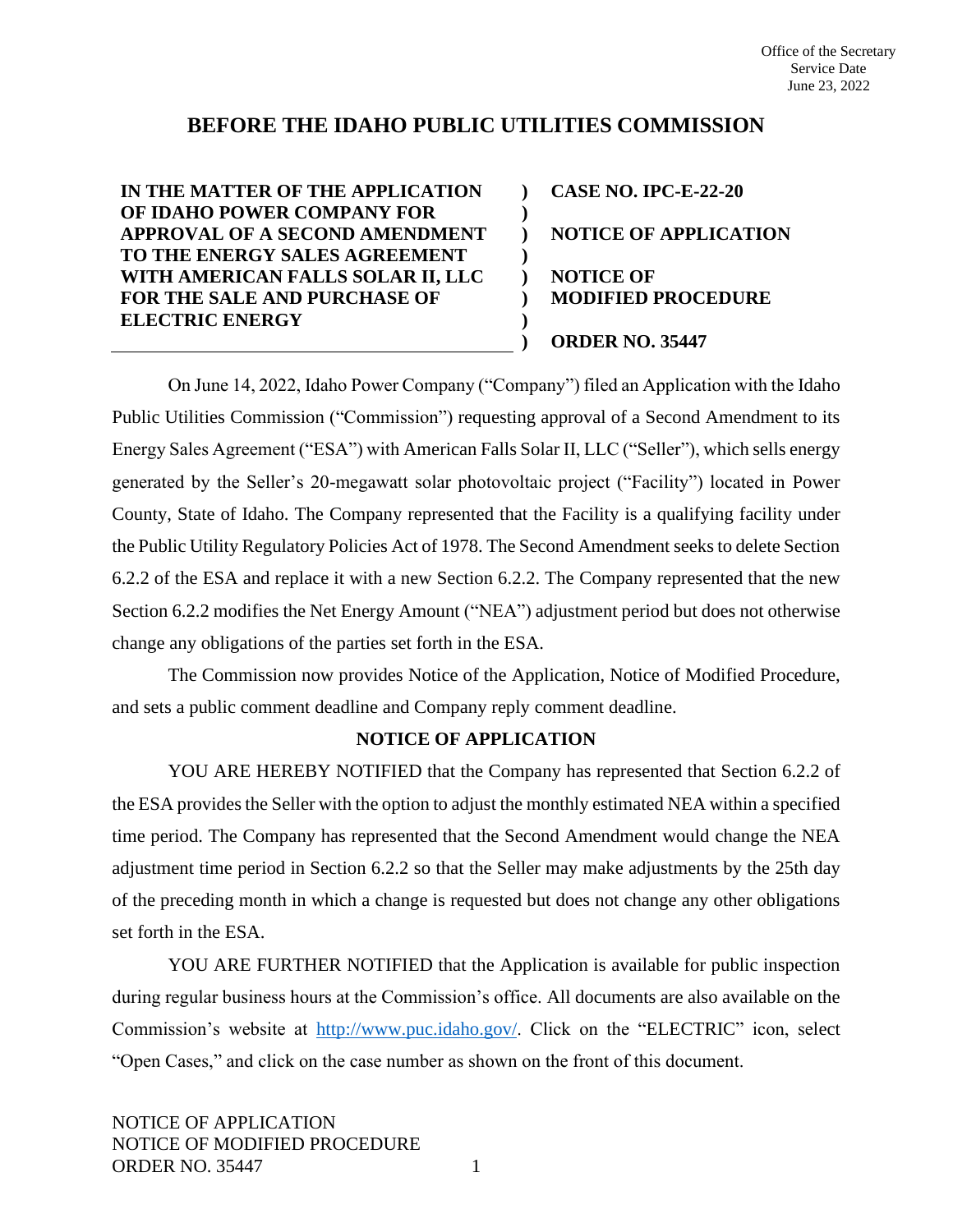YOU ARE FURTHER NOTIFIED that all proceedings in this case will be held pursuant to the Commission's jurisdiction under Title 61 of the Idaho Code.

YOU ARE FURTHER NOTIFIED that all proceedings in this matter will be conducted pursuant to the Commission's Rules of Procedure, IDAPA 31.01.01.000 *et seq*.

#### **NOTICE OF MODIFIED PROCEDURE**

YOU ARE FURTHER NOTIFIED that the Commission has determined that the public interest may not require a formal hearing in this matter, and that it will proceed under Modified Procedure pursuant to Rules 201-204 of the Commission's Rules of Procedure, IDAPA 31.01.01.201-.204. The Commission notes that Modified Procedure and written comments have proven to be an effective means for obtaining public input and participation.

YOU ARE FURTHER NOTIFIED that persons desiring to state a position on this Application may file a written comment explaining why the person supports or opposes the Application. Persons who would like a hearing must specifically request a hearing in their written comments. **Persons interested in filing written comments must do so within twenty-one (21) days of the service date of this Order.** Comments must be filed through the Commission's website or by e-mail unless computer access is unavailable. To comment electronically, please access the Commission's website at [http://www.puc.idaho.gov/.](http://www.puc.idaho.gov/) Click the "Case Comment Form" and complete the form using the case number as it appears on the front of this document. To file by e-mail, persons must e-mail the comments to the Commission Secretary and the Company at the e-mail addresses listed below. If computer access is unavailable, then comments may be mailed to the Commission and Company at these addresses:

## **For the Idaho Public Utilities Commission:**

**For Idaho Power Company:**

Commission Secretary Idaho Public Utilities Commission P.O. Box 83720 Boise, ID 83720-0074 [secretary@puc.idaho.gov](mailto:secretary@puc.idaho.gov)

Street Address for Express Mail:

11331 W. Chinden Blvd. Building 8, Suite 201-A Boise, ID 83714

NOTICE OF APPLICATION NOTICE OF MODIFIED PROCEDURE ORDER NO. 35447 2

Donovan E. Walker Megan Goicoechea Allen Idaho Power Company 1221 West Idaho Street (83702) P.O. Box 70 Boise, ID 83707 [dwalker@idahopower.com](mailto:dwalker@idahopower.com) mgoicoecheaallen@idahopower.com [dockets@idahopower.com](mailto:dockets@idahopower.com) [energycontracts@idahopower.com](mailto:energycontracts@idahopower.com)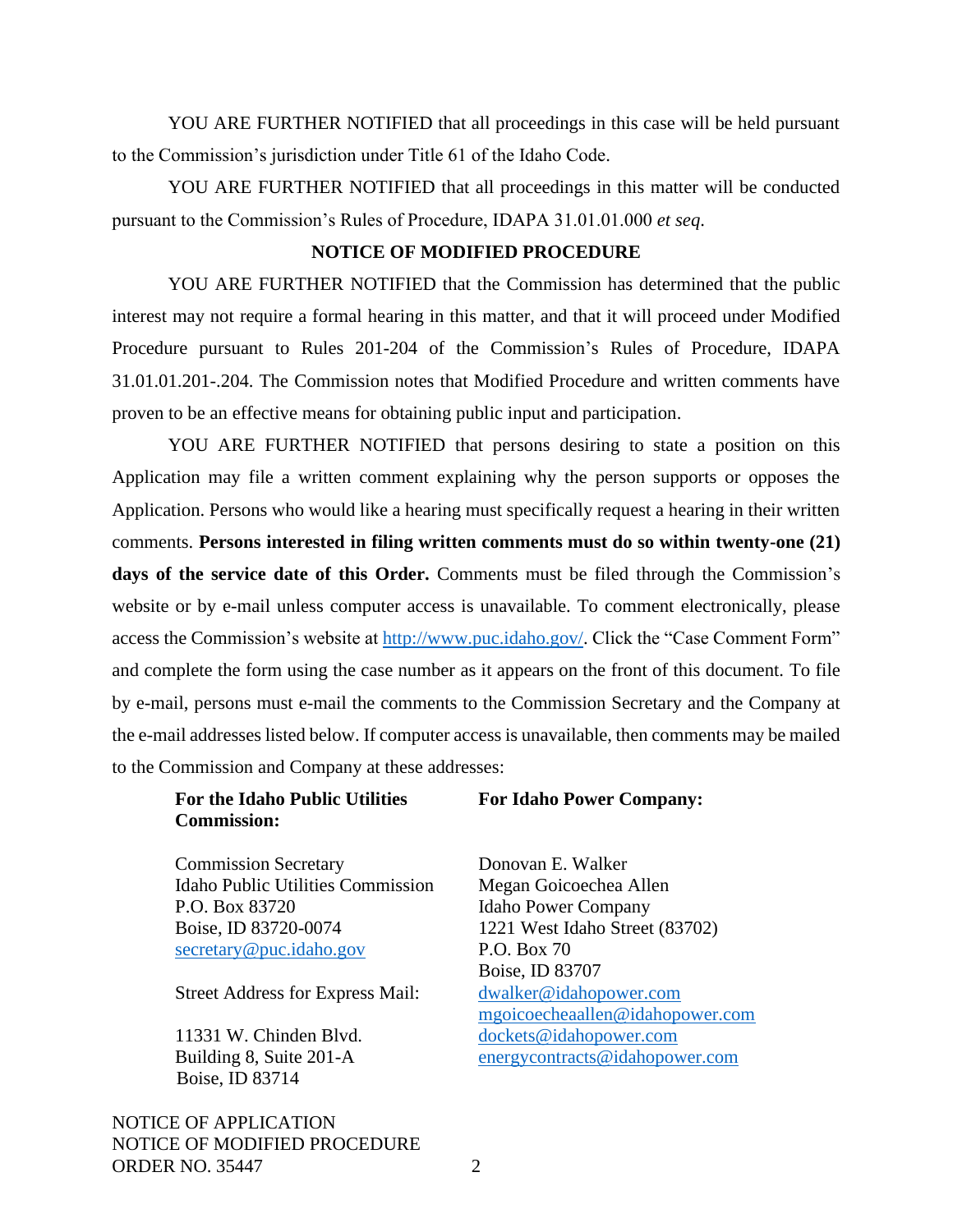YOU ARE FURTHER NOTIFIED that the Company must file any reply comments **within twenty-eight (28) days of the service date of this Order.**

YOU ARE FURTHER NOTIFIED that if no written comments or protests are received within the time limit set, the Commission will consider this matter on its merits and enter its final order without a formal hearing. If written comments are received within the time limit set, the Commission will consider them and, in its discretion, may set the same for formal hearing.

## **ORDER**

IT IS HEREBY ORDERED that the Company's Application be processed by Modified Procedure, Rules 201-204 (IDAPA 31.01.01.201-.204). Persons interested in filing written comments must do so within twenty-one (21) days from the service date of this Order. The Company must file any reply comments within twenty-eight (28) days of the service date of this Order.

IT IS FURTHER ORDERED that parties comply with Order No. 35375, issued April 21, 2022. Generally, all pleadings should be filed with the Commission electronically and will be deemed timely filed when received by the Commission Secretary. *See* Rule 14.02. Service between parties should continue to be accomplished electronically when possible. However, voluminous discovery-related documents may be filed and served on CD-ROM or a USB flash drive.

[*Remainder of this page intentionally left blank*]